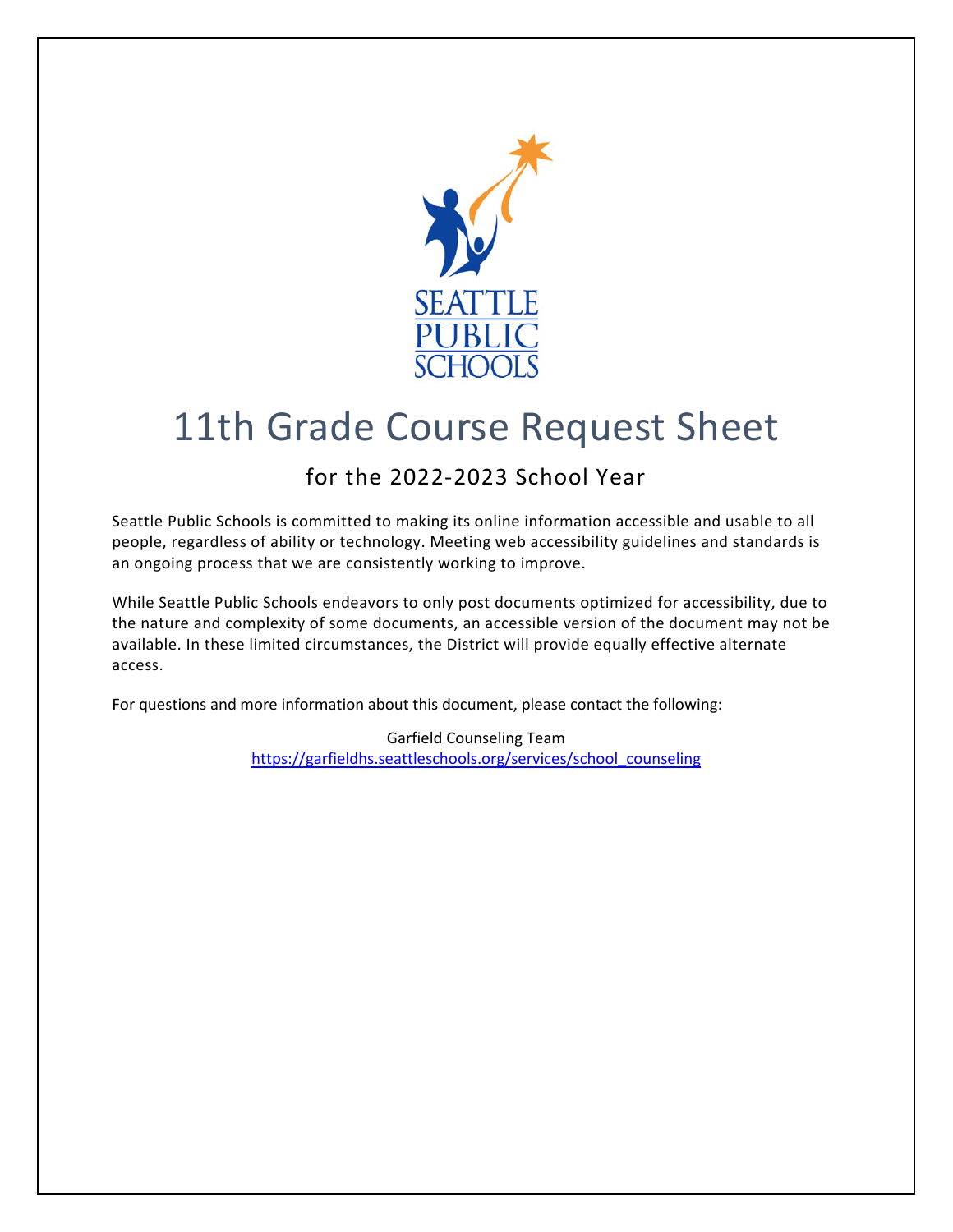### Garfield High School

## 11<sup>th</sup> GRADE COURSE REQUEST SHEET 2022-23<br>Student Name

| <b>Student Name</b>   |       | <b>Student ID</b>                     |
|-----------------------|-------|---------------------------------------|
| <b>Current School</b> | Grade | <b>Projected Graduation Year 2024</b> |

Review descriptions and requirements: <https://garfieldhs.seattleschools.org/resources/school-counseling/class-registration>/ Request 6 courses per semester. Request up to 4 alternate electives. Use this work sheet as a guide for online registration.

| <b>LANGUAGE ARTS</b>  | Sem1           | Sem2           |  |
|-----------------------|----------------|----------------|--|
| Amer Lit 11A/B        | <b>HLA3101</b> | HLA3103        |  |
| AP Eng Language 11A/B | HI A2492       | <b>HLA2493</b> |  |

| <b>BILINGUAL ED</b>  | Sem <sub>1</sub> | Sem <sub>2</sub> |  |
|----------------------|------------------|------------------|--|
| ELL World Lit 10 A/B | <b>HLA5567</b>   | <b>HLA5568</b>   |  |
| ELL Amer Lit 11 A/B  | <b>HLA5575</b>   | <b>HLA5576</b>   |  |
| ELD 3A/B Adjunct     | <b>HLA2085</b>   | <b>HLA7988</b>   |  |

|   | <b>MATH</b>                 | Sem1           | Sem <sub>2</sub> |  |
|---|-----------------------------|----------------|------------------|--|
| Y | Geometry A/B                | HMA2692        | HMA2694          |  |
| Y | Algebra 2A/B                | HMA2688        | <b>HMA2690</b>   |  |
| Y | Algebra 2A/B Honors         | <b>HMA2689</b> | <b>HMA2691</b>   |  |
| Y | <b>BUS130 Business Math</b> | HMA3866        | <b>HMA3867</b>   |  |
| Υ | Pre-Calculus A/B            | HMA2696        | <b>HMA2698</b>   |  |
| Y | Pre-Calculus A/B Honors     | <b>HMA2697</b> | <b>HMA2699</b>   |  |
| Y | Calculus A/B                | <b>HMA3322</b> | HMA3323          |  |
| Y | AP Calculus AB A/B          | HMA1929        | <b>HMA1932</b>   |  |
| Y | AP Calculus BC A/B          | HMA1938        | HMA1939          |  |
| Y | <b>AP Statistics A/B</b>    | <b>HMA2530</b> | <b>HMA2531</b>   |  |

|   | <b>SCIENCE</b>         | Sem1           | Sem <sub>2</sub> |
|---|------------------------|----------------|------------------|
| Y | Biology A/B Honors     | <b>HSC2714</b> | <b>HSC2718</b>   |
| Υ | Physics B/Chem B       | <b>HSC2732</b> | <b>HSC2724</b>   |
| Y | Marine Science 1/2     | HSC3033        | <b>HSC3073</b>   |
| Υ | Astronomy 1/2          | <b>HSC2379</b> | <b>HSC2380</b>   |
| Υ | AP Env Science 1/2     | <b>HSC0451</b> | <b>HSC0452</b>   |
| Υ | AP Physics C: Mech 1/2 | <b>HSC2400</b> | HSC2401          |
| Υ | AP Chemistry 1/2       | HSC3011        | <b>HSC1184</b>   |
| Υ | AP Biology 1/2         | HSC3012        | <b>HSC3148</b>   |
|   |                        |                |                  |

|                | <b>HFAITH</b>  | Sem1 | Sem2           |  |
|----------------|----------------|------|----------------|--|
| S <sub>1</sub> | Family Health* | 7004 | <b>HCT7004</b> |  |

|   | <b>SOCIAL STUDIES</b>     | Sem1           | Sem <sub>2</sub> |  |
|---|---------------------------|----------------|------------------|--|
| Υ | Ethnic Studies US Hist 11 | <b>HSS2578</b> | <b>HSS2579</b>   |  |
| Υ | AP US History 11          | HSS1211        | HSS1213          |  |
| S | Psychology                | <b>HSS1058</b> | <b>HSS1058</b>   |  |
| S | <b>Ethnic Studies</b>     | <b>HSS5277</b> | <b>HSS5277</b>   |  |

|   | <b>WORLD LANGUAGE</b>    | Sem1           | Sem <sub>2</sub> |
|---|--------------------------|----------------|------------------|
| Y | French 1A/B              | HWL1273        | <b>HWL1274</b>   |
| Υ | French 2A/B              | <b>HWL3522</b> | <b>HWL3523</b>   |
| Υ | French 3A/B              | <b>HWL3526</b> | <b>HWL3527</b>   |
| Υ | AP French 5A/B           | <b>HWL3534</b> | <b>HWL3535</b>   |
| Y | Japanese 1A/B            | <b>HWL1275</b> | HWL1276          |
| Y | Japanese 2A/B            | HWL3541        | <b>HWL3542</b>   |
| Y | Japanese 3A/B            | <b>HWL3545</b> | <b>HWL3546</b>   |
| Y | AP Japanese 5A/B         | HWL3553        | <b>HWL3554</b>   |
| Y | Spanish 1A/B             | HWL1279        | <b>HWL1280</b>   |
| Υ | Spanish 2A/B             | <b>HWL3560</b> | <b>HWL3561</b>   |
| Y | Spanish 3A/B             | <b>HWL3564</b> | <b>HWL3565</b>   |
| Y | Spanish Heritage Speaker | <b>HWL3577</b> | <b>HWL3578</b>   |
| Y | Spanish 4A/B             | <b>HWL3566</b> | HWL3567          |
| Υ | AP Spanish 5A/B          | <b>HWL3572</b> | <b>HWL3573</b>   |

|   | PHYSICAL ED              | Sem <sub>1</sub> | Sem <sub>2</sub> |  |
|---|--------------------------|------------------|------------------|--|
| S | <b>Personal Fitness</b>  | HPE2364          | HPE2364          |  |
| S | <b>Weight Training 1</b> | <b>HPE5526</b>   | <b>HPE5526</b>   |  |
| S | <b>Weight Training 2</b> | <b>HPE5527</b>   | <b>HPE5527</b>   |  |
| S | Lifetime Activities 1    | <b>HPE5530</b>   | <b>HPE5530</b>   |  |
| S | Swimming 1               | <b>HPE5524</b>   | <b>HPE5524</b>   |  |
| S | Swimming 2               | <b>HPE5525</b>   | <b>HPE5525</b>   |  |
| S | Team Sports 1            | <b>HPE5522</b>   | <b>HPE5522</b>   |  |

#### OTHER ELECTIVES

| Leadership (Government) | <b>HUF1407</b> | <b>HUE1407</b> |  |
|-------------------------|----------------|----------------|--|
| <b>Ethnic Studies</b>   | <b>HSS5277</b> | <b>HSS5277</b> |  |
| Psychology              | <b>HSS1058</b> | <b>HSS1058</b> |  |